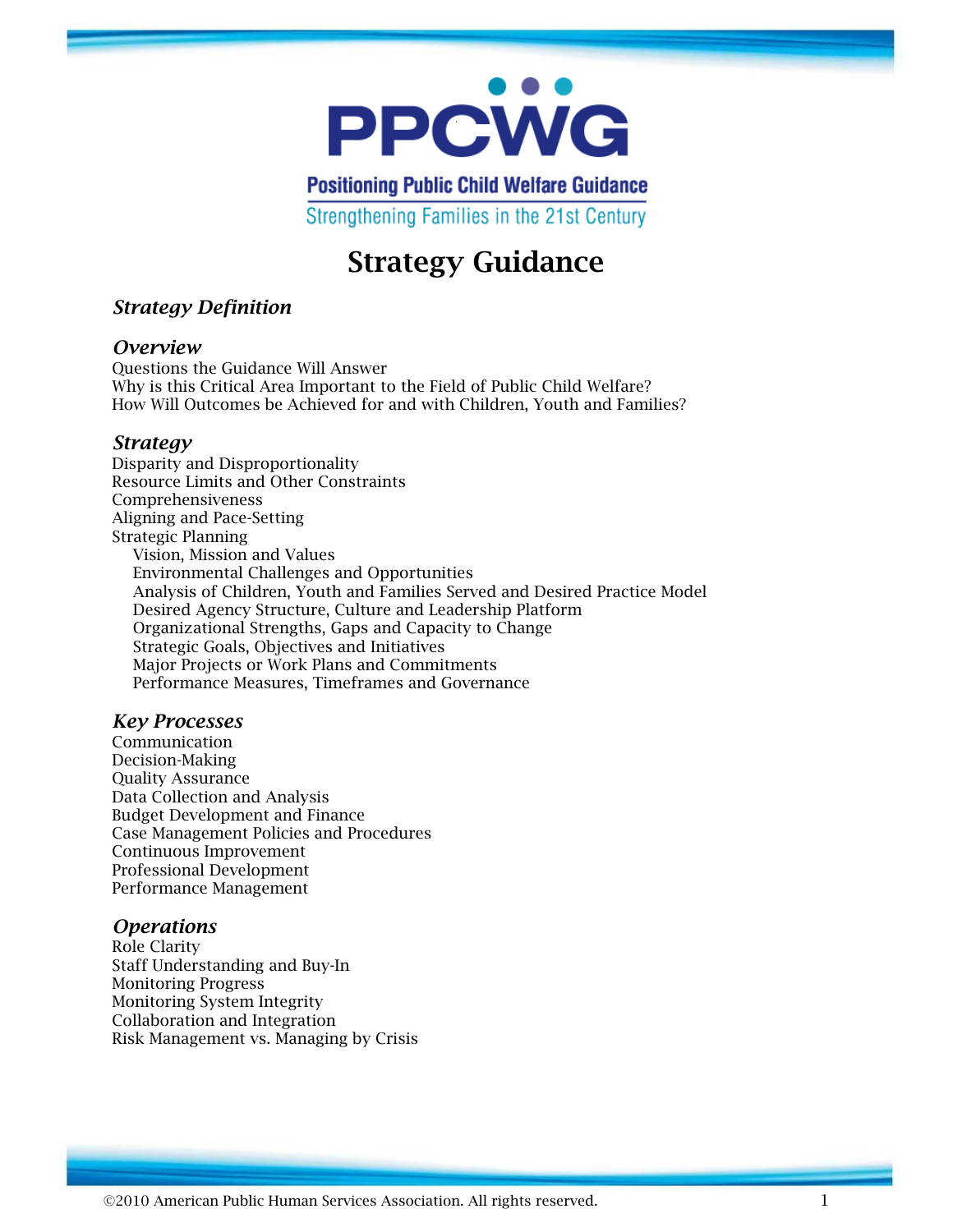#### *Implementation*

Participation and Input Strategic Planning Cycle Other Agency Planning Facilitation Competencies Overcoming Obstacles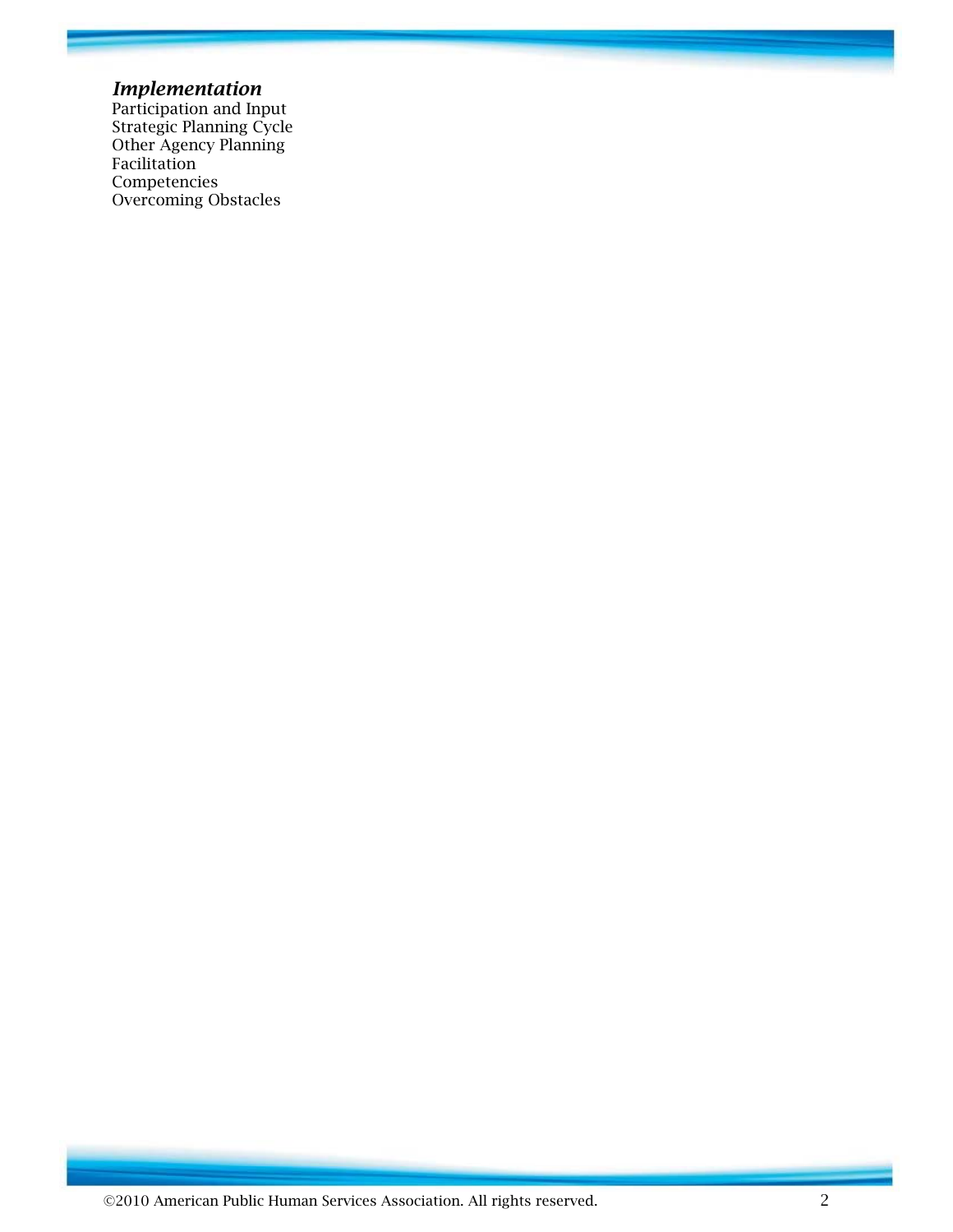# *Strategy Definition*

The field of public child welfare develops a strategy for achieving outcomes for children, youth and families. The most basic strategy identifies the vision, mission, goals and priorities that direct the work of the entire agency.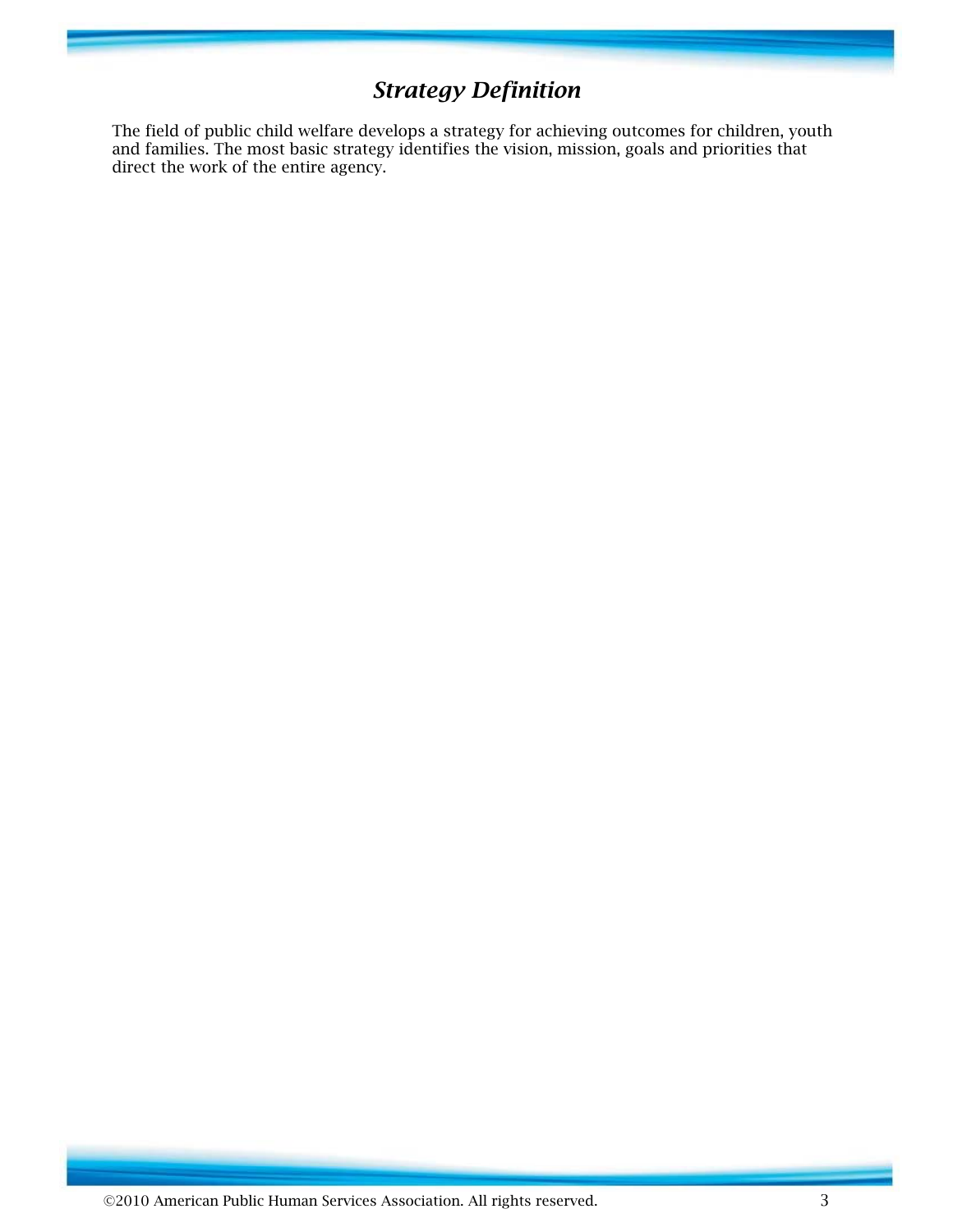# *Overview*

An effective strategy establishes the direction, expectations and values from which the workforce operates with discretion, resulting in a more empowered agency that knows where it's going and why. This leads to stronger and better-aligned workforce behaviors and motivations, a greater degree of internal and external collaboration and greater service flexibility and innovation.

To achieve the strategy, public child welfare agencies need a clear and action-oriented plan for improving the lives of the children, youth and families they serve. They must know how to develop such a plan, make it happen and be clear about how they are impacting outcomes. They must avoid having major crises stall their progress, resolve related debates and tensions, avoid reactive or limited responses to the challenges they face and instill a sense of hope and forward progress among the staff.

This guidance provides a pathway to this reality: everyone in an agency working in synch with a clear and energizing sense of purpose, flexing when needed but then returning to the primary goals, objectives and initiatives that help improve the lives of children, youth and families.

# **Questions the Guidance Will Answer**

- What is strategy, why is it important and how does it affect those we serve?
- What set of elements comprise an effective strategic plan?
- How does an agency ensure that its strategic plans are implemented and avoid the effort resulting in "boring meetings and dusty books on a shelf?"
- How does an agency ensure that strategy is familiar and relevant to front-line staff?
- How does an agency avoid dispensing with its strategy whenever a crisis hits?
- How does an agency link its strategy to all of the departments and functions within it?
- How should the results of a strategy be measured and monitored?
- How does the theme of disproportionality and disparity fit into strategic planning?
- How does strategy work help to build a culture of empowerment and accountability?
- How does strategy help agencies address the "either-or" tensions we sometimes confront in our work?

# **Why is this Critical Area Important to the Field of Public Child Welfare?**

- Professionals in well-respected fields tell their story in ways that are compelling, build trust about their work and generate support and desired resources. They attract talented people to join in these efforts. Strategy work is the first step for both the field and individual agencies in establishing this respect and credibility.
- There is strong public interest in and support for efforts to make children and youth safe, secure and generally healthy and well-adjusted. We must be clear and persuasive that the field and its organizations make this happen through strengthening families.
- Strategy is not a compliance activity or an abstract exercise in wishful thinking. Effectively developed strategies are concrete and approachable versus theoretical and overly technical.

# **How Will Outcomes be Achieved for and with Children, Youth and Families?**

- Effective strategy provides the "game plan" for advancing outcomes both individually and collectively. A clear picture of the desired outcomes for children, youth and families forms the core of this plan.
- Monitoring, decision-making and quality assurance activities within any agency need to be guided by the right set of objectives and measures. Otherwise, the agency risks doing the wrong things quite well.
- Outcomes will not be achieved simply through good intentions, quality staff and even good front-line practice design and principles. If an agency's assets are either micro-managed or used in too unguided a way, they won't work toward the collective goals, be sustainable, or result in effective daily action.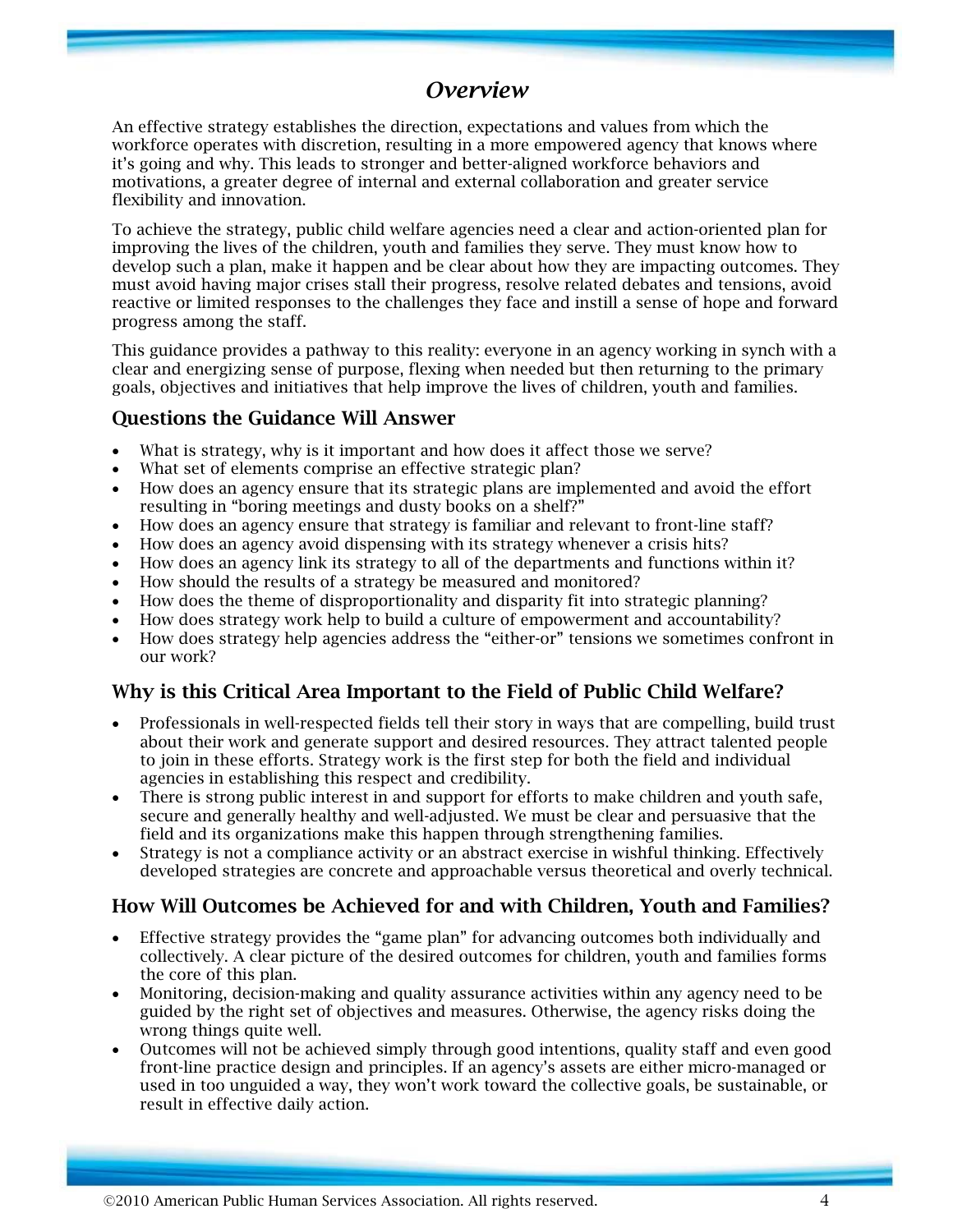# *Strategy*

The strategy is the overall approach which maximizes the performance of the agency. An effective strategy will establish and communicate the goals and objectives of the agency to achieve positive outcomes for children, youth and families. An agency's strategy is manifested through a strategic plan which lays out in a clear and orderly flow the answers to a range of questions about how an agency will achieve outcomes. It tells this story in a way that is comprehensive and concrete, yet collaborative and flexible, much like a "playbook" does for a sports team that must prepare for games without expecting everything to go as imagined. The feel of the plan should be portable, adaptable and user-friendly so it is accessed continuously and refined often as agencies learn by doing their work and planning more strategically over time.

The strategic plan helps to communicate with staff, stakeholders, partners and the community about who you are, what you intend to do and why, how you will do it and what you need to succeed. This may result in stronger partnerships, more secure funding and other forms of support. It may also result in better orientation of new staff, better planning of new initiatives, clarification of roles and expectations throughout the organization and promoting an overall positive image of the agency and its work.

#### **Disparity and Disproportionality**

A well-developed strategic plan will include the ongoing monitoring of racial, ethnic, or other forms of disproportionality as a "litmus test" that must be carefully studied for its root disparities. Disparity is defined as the unfair or biased treatment of those being served and it may be occurring with or without disproportionality in evidence. Disparity can occur at any point within an agency's key processes, from community outreach to intake to casework-related decisions to services offered. Disparity can also occur in the environment within which children, youth and families live and work through unfair treatment and limited access to quality services and opportunities. If disparity is in fact occurring, then the agency can respond more proactively and thoughtfully to reduce or eliminate it, with the full force of the strategic plan behind the effort. Once disparity within an agency is being reduced, the agency can focus on its potential role of helping to reduce it within the children, youth and family's general environment.

PPCWG recommends that public child welfare agencies include in their leadership platforms, policies, operations, casework practices and strategic partnership platforms that the agency treats families fairly and justly, avoiding or overcoming disparate treatment whenever it has been identified as a risk or a reality. PPCWG also recommends that public child welfare agencies include in their values an emphasis on equity, where all children, youth and families have access to and receive unbiased treatment and services. Agencies should reinforce this value by supporting staff to learn enough about each child, youth and family that comes to the attention of the agency so that any one aspect of a person is understood as part of a complex, whole and unique individual.

#### **Resource Limits and Other Constraints**

Budgets and finance, technology, policies and regulations and current research findings play a double role in a strategic plan. The agency should be both working within their realistic limits and influencing those limits to shift in a positive direction over time. For example, a plan might lay out initiatives within current budgetary or technology guidelines and include an initiative to make a better case for increased or reallocated resources over time. Or, front line practice initiatives might include both adopting well-researched practices and testing new and innovative practices at the grassroots level.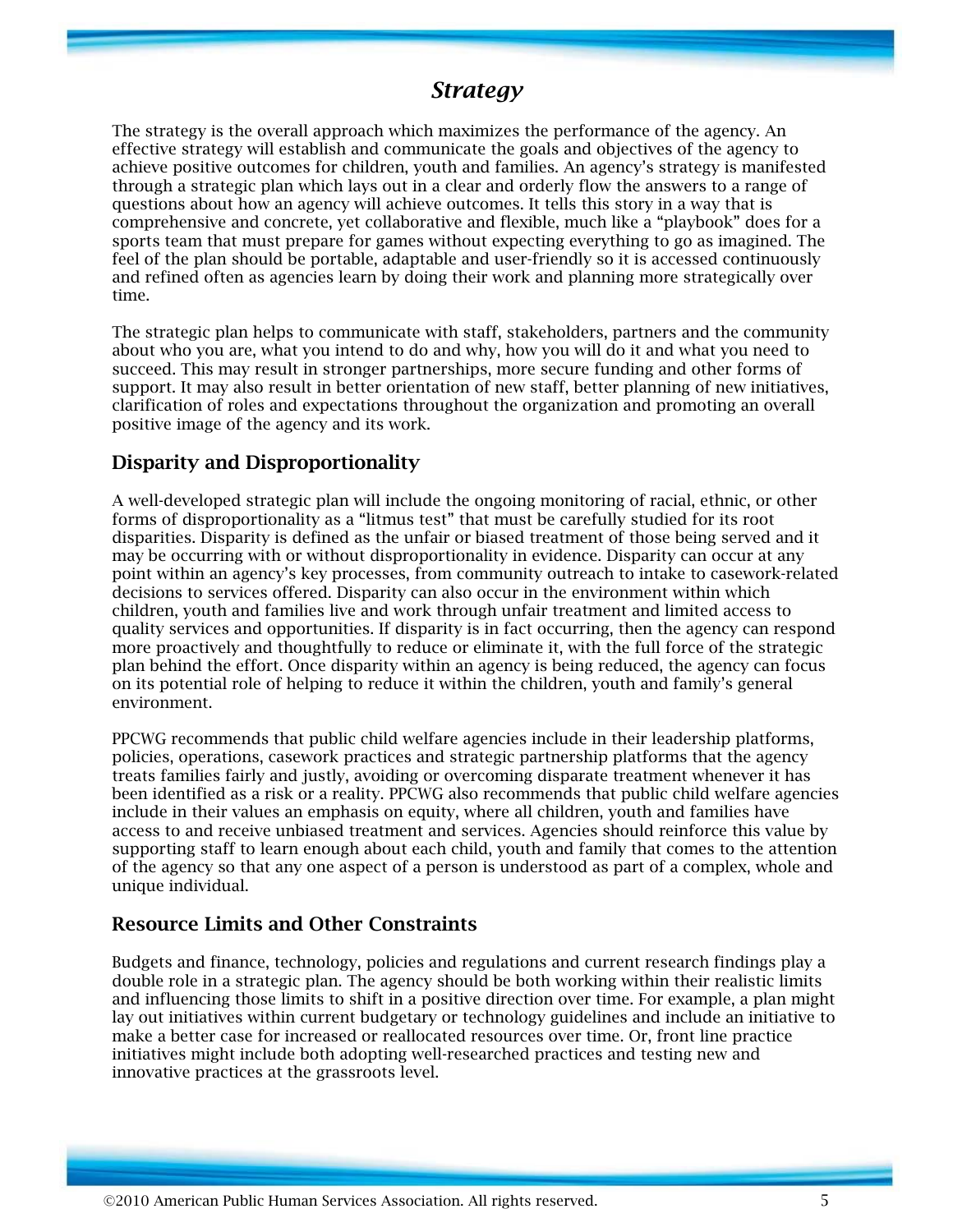## **Comprehensiveness**

Early on in strategic planning, an agency should be very careful not to take on more efforts than it has the capacity to handle successfully. As these successes are experienced and an agency's current capacity and readiness for change grows, a highly developed strategic plan would connect to every important agency department or function and each important organizational topic. For example, administrative departments and functions like Human Resources, and Information Technology are often left out of strategic planning efforts, yet they are vital to implementing most initiatives and supporting most objectives. And if employees are highlighting topics like supervision, turnover, training and development, trust, time management and communication, these would all find their place in a highly-developed playbook.

# **Aligning and Pace-Setting**

In many agencies, the public child welfare-specific strategic plan would be developed in alignment with a broader agency or even community strategy being developed. In other agencies, the public child welfare planning effort might be setting the pace for broader strategic planning around it. The challenge is to balance the drive and ambition of public child welfare with a realistic and patient appraisal of how quickly and effectively coworkers, partners and others might collaborate on joint initiatives.

#### **Strategic Planning**

As you read the following, please see the Strategic Plan document, which serves as a template that includes the sections and questions that your agency might address:

#### *Vision, Mission and Values*

A vision statement describes how the future will look when an agency's desires and aspirations are realized. Because they encourage people to feel and to dream, effective vision statements help build and sustain motivation, commitment and collaboration. Examples of vision statements include "Giving children back their childhood" or "Open doors for children and youth." The vision statement reminds us why we are all here.

A mission statement describes the particular role an agency plays in realizing that vision. Different parts of a community play different and complementary roles in the lives of children, youth and families. Mission statements clarify what role the agency particularly plays, which also begins to clarify what other roles are needed to achieve the vision. Here is an example of an agency's mission statement:

The Department of Children, Youth and Family Services will, with our community partners, provide a comprehensive child protection system of prevention, preservation and permanency to ensure that children grow up safe, physically and emotionally healthy, educated and in permanent homes.

A statement of an agency's values let employees, partners and those it serves know the underlying behaviors—the ways we will treat each other—that are needed and expected to achieve the mission for and with everyone involved. These values tie directly to how an agency would hire, develop and manage the performance of its staff, create an inclusive and fair culture and set healthy boundaries with all of its stakeholders.

#### *Environmental Challenges and Opportunities*

An environmental scan describes the broader community within which an agency operates. It identifies all of the people and organizations that are relevant in achieving an agency's vision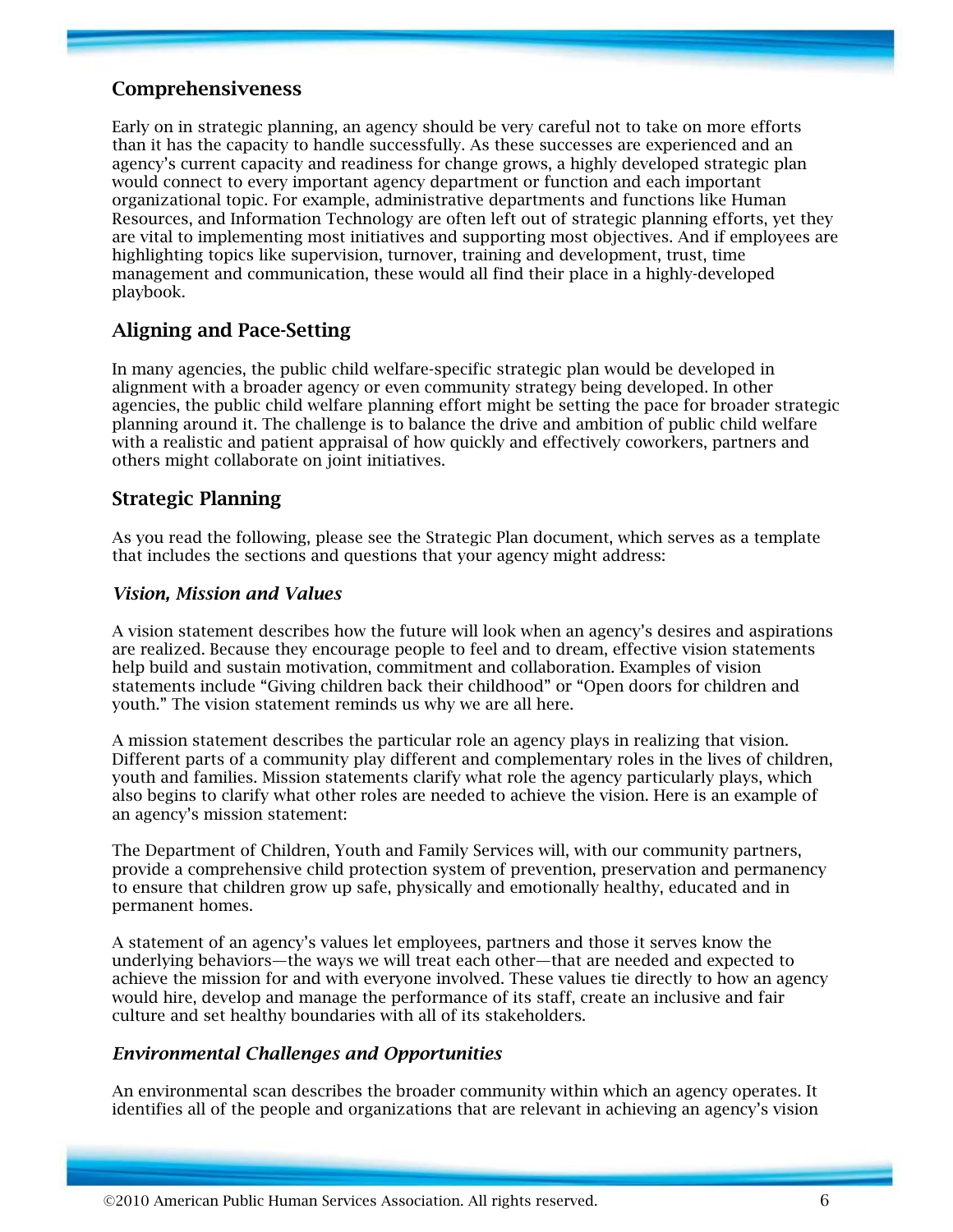and mission and describes them well enough for the agency to know how best to approach and work with them. Stakeholders such as funders, partners, competitors, the media and vendors should all be considered a part of this scan. The scan also identifies barriers to overcome in the current environment. And there are often mandates from the environment, such as local, state, tribal and federal requirements or consent decrees, which an agency must incorporate into its plans and priorities.

#### *Analysis of Children, Youth and Families Served and Desired Practice Model*

The children, youth and families served are an agency's clients. The people an agency serves, whether they come to it voluntarily or not, will generally accept that help and fulfill their part in achieving a shared vision, if they believe that the agency's services are of benefit to them. Children, youth and families served believe what they do about an agency based on both the overall perceptions in the community and the particular experiences they have with agency staff and services. Knowing what children, youth and families want and need to achieve desired results helps an agency determine what to offer and how best to deliver it, resulting in the agency's practice model.

#### *Desired Agency Structure, Culture and Leadership Platform*

When an agency is clear about what it wants, with whom it's working and what is needed by those it serves, its leadership can determine how best to organize the agency in order to get the job done. There are many options for an organization's structure—by function, program, geography, type of children, youth or family served, or some combination of these. New or modified roles might be needed—establishing a community partnership role or office, for example. Project-specific teams such as taskforces and working committees are also part of structure.

Many new agency leaders initially opt to change their organizational chart, but these changes typically fail to improve agency performance. Any agency structure will have both strengths and liabilities, so it's essential for agency leaders to foster an effective leadership platform and agency culture so that whatever structure it employs is used to the best advantage. The principles and beliefs by which your agency's leaders will operate define a shared language and philosophy for the agency as a whole. Cultures can be relatively authoritative or they can be relatively laissez-faire. Public child welfare work requires a strengths-based, solutions-focused culture that is based on empowerment—discretion and collaboration within well-defined boundaries.

#### *Organizational Strengths, Gaps and Capacity to Change*

Identifying the desired practice model and organizational platform enables an agency to compare its current state to the desired one. This comparison, or baseline assessment, translates into a set of observable or measurable statements about an agency's strengths and gaps. As an agency asks why it has gaps, the baseline assessment further translates into a focused set of priority root causes and the general interventions needed to address them. An agency's available resources for and proven ability to implement, these types of remedies should then be carefully considered, further focusing its resources and energy for change.

#### *Strategic Goals, Objectives and Initiatives*

When an agency knows what it wants to accomplish and needs to improve, it can then establish goals, objectives and initiatives. Goals are the measurable outcomes an agency uses to monitor the impact of its efforts. Objectives focus on the general activities and efforts that will most likely lead to those outcomes. Initiatives are projects, both large and small, that an agency launches to support these activities. Some small and quickly achievable initiatives, such as a straightforward communication effort, go far in addressing certain improvement areas. Goals,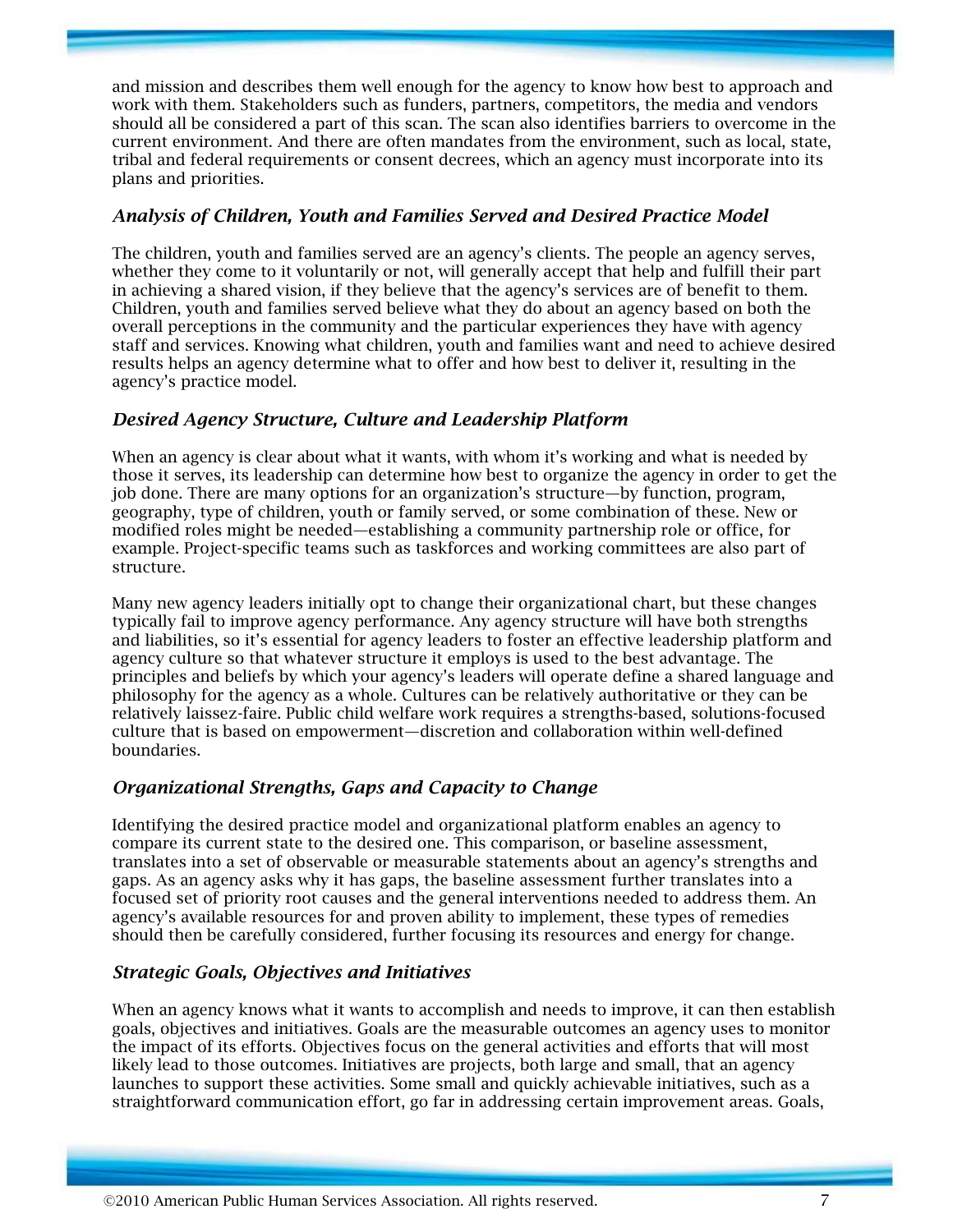objectives and initiatives should address the full range of an agency's assessment results, including resources (e.g., finances, technology, facilities), workforce capacity, front line practice and stakeholder relationships (e.g., partners, legislators, media).

For example, a goal might be to reduce child abuse. A related objective might be to improve the coping skills of families at risk and a related initiative might be to collaborate with community partners to deliver a family assistance program focused on abuse prevention. Another goal might be to reduce the high proportion of African American children entering foster care. A related objective might be to improve the objectivity of caseworker decisions and a related initiative might be to revamp caseworker decision-making tools and techniques. Yet another goal might be to reduce staff turnover. A related objective might be to improve supervision and a related initiative might be to revamp supervisor selection and development techniques.

#### *Major Projects or Work Plans and Commitments*

To strengthen follow-through and accountability, objectives and initiatives should translate into concrete action plans and commitments. While an agency's plan would not include these down to the individual employee level, it should do so for each distinct department or function in the agency. In turn, these departments and functions would align their more specific projects and daily work plans to those identified here.

#### *Performance Measures, Timeframes and Governance*

The final section of an agency's plan should establish how progress will be measured and monitored. When an agency monitors its plans and commitments with accurate data that measures what it truly seeks to measure (validity) and then periodically reviews its plan progress, impact on the measures, lessons learned and adjustments to make, its plan will be a vital, dust-free and "living" document.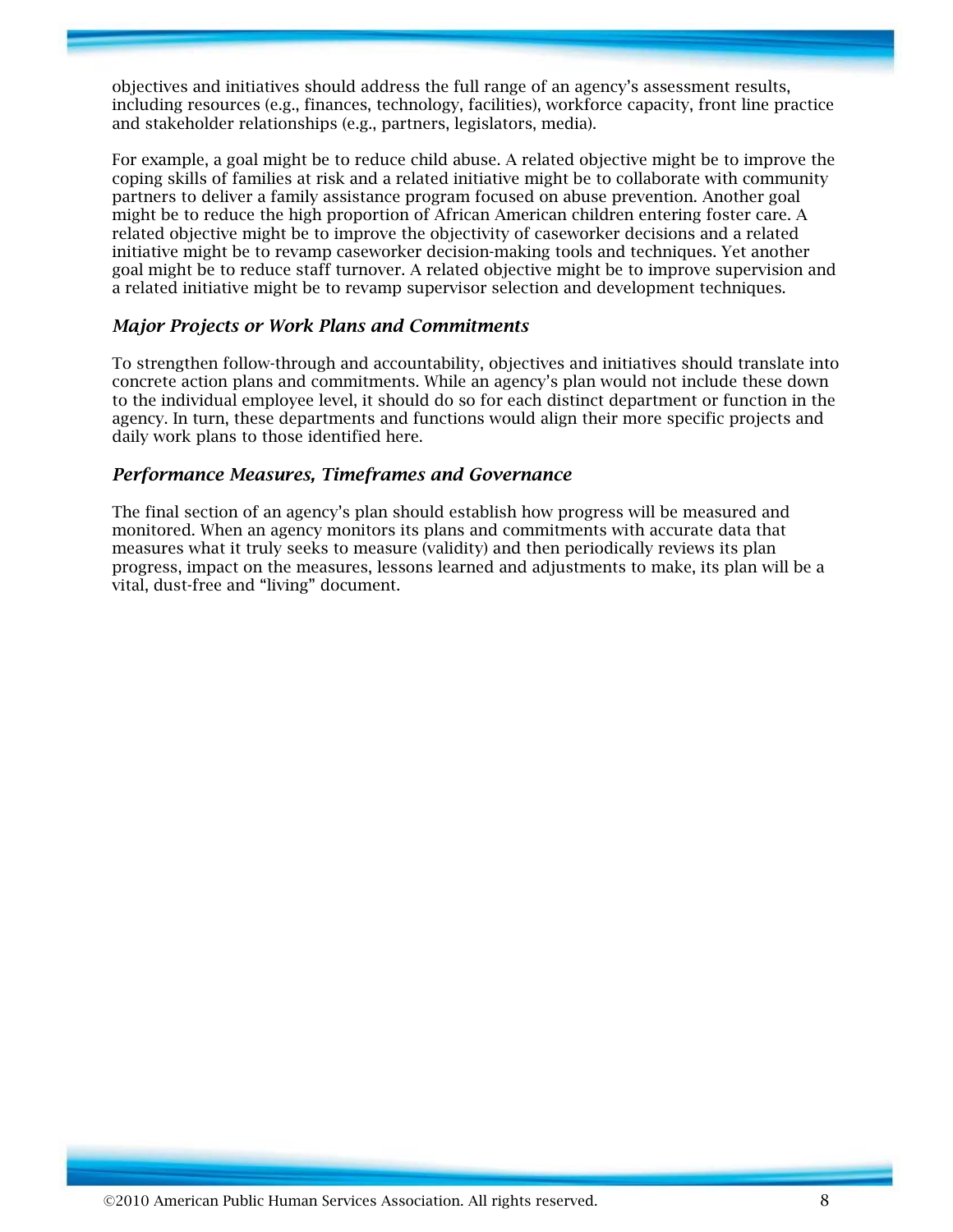# *Key Processes*

Key Processes are those activities or protocols necessary for developing and executing a strategic plan. For successful strategic planning, the key processes include: communication; decision-making; quality assurance; data collection and analysis; case management policies and procedures; continuous improvement; professional development; and performance management.

#### **Communication**

When the strategic planning process is open and inclusive of all levels of the organization, as well as children, youth, families and stakeholders, the result is more buy-in and more innovative and realistic tactics and initiatives. This requires a well-choreographed approach to bringing the right people together at the right times, informing them about answers to questions within the Strategic Plan, asking for their input regarding these same questions and informing them of ongoing progress and adjustments being made.

#### **Decision-Making**

Making critical decisions, often "tough calls," in alignment with an agency's strategy requires a thoughtful decision-making process that includes the following steps:

- Who is involved or will be affected by this decision?
- What is the current situation related to this decision?
- What data do we need to make a well-informed decision and do we have it?
- What is our criterion for satisfaction—what is the outcome that we reasonably expect?
- What are the alternative decisions we might make and what are their pros and cons?
- What is the clear, specific decision?
- How should our decision be implemented and communicated?

Establishing the basis for group input and group decision-making helps balance the need for quick and authoritative decisions with inclusive and empowering decisions where beneficial. In determining what type of decision to make, three factors are important to consider:

- To whom is this decision highly relevant?
- Who possesses the expertise needed to make a good decision?
- Are those we might involve because of relevance and expertise committed to the same outcomes as we are?

Where relevance, expertise and commitment are all high, a group majority or consensus decision is usually the best approach. When relevance is high but expertise or commitment is low, group input is more beneficial. And when relevance is low, making an authoritative decision (with individual expert input if needed) is usually the best approach.

#### **Quality Assurance**

Like decision-making, quality assurance processes need to use criteria for satisfaction and measures of quality that are directly related to agency strategy and they need to examine all of the relevant, informative points in the process being evaluated. For example, a quality check at intake that monitors and troubleshoots accuracy and timeliness will not be sufficient if an agency's strategic objectives include reducing disparity, improving how the agency is seen by those it serves, or connecting an individual or family to a fuller range of services when needed.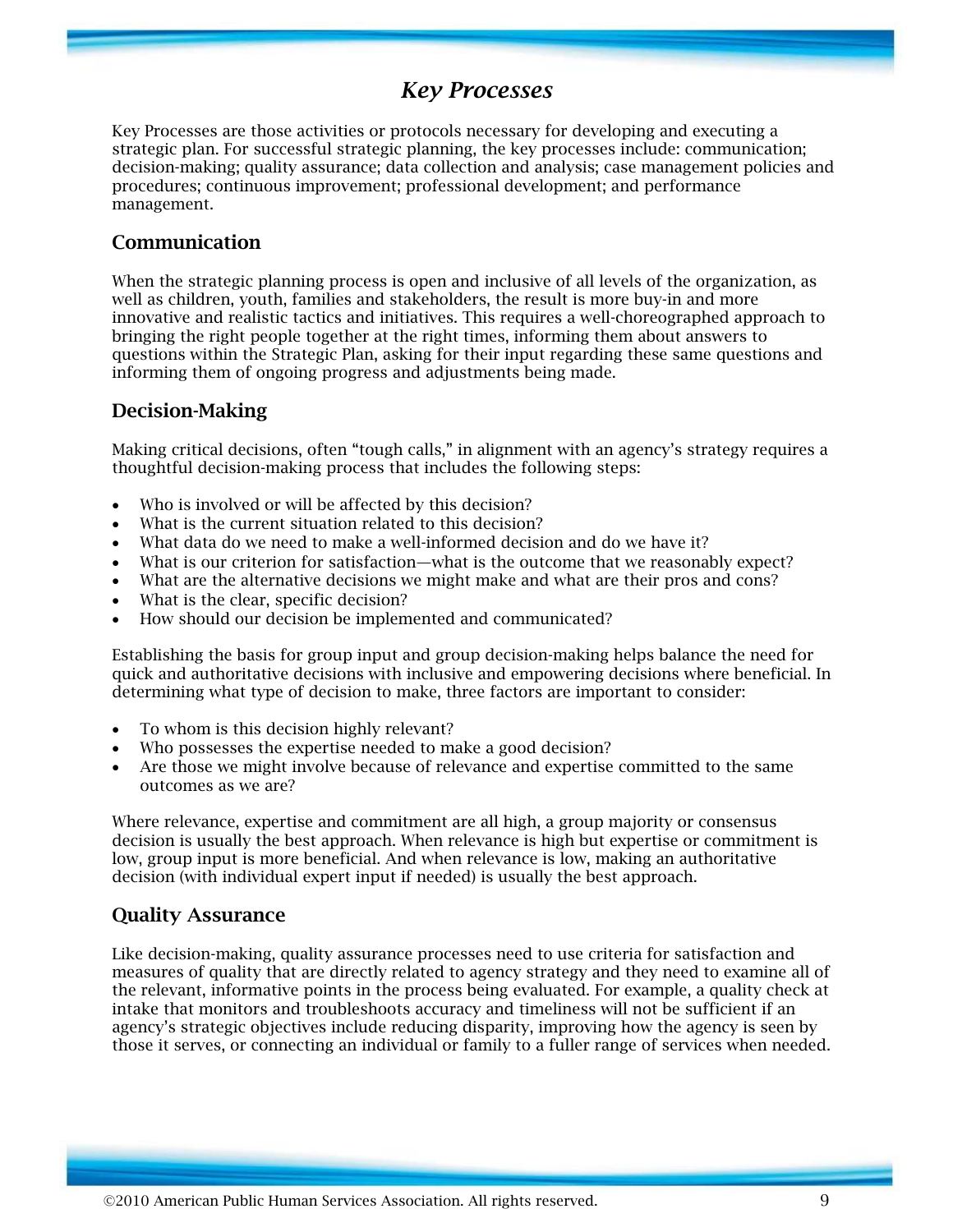# **Data Collection and Analysis**

When data translates into valuable information and knowledge it supports the development and monitoring of the agency's strategic plan. Typical data requirements that support agency strategy include:

- Environmental trends such as demographic shifts
- Longitudinal data across programs that focus on the individual, family and community
- Data that enable root cause analysis for what is and isn't working in the operation
- Data to populate an overarching performance "dashboard"
- Data to support individual and unit performance management
- Data to "tell the agency's story" to staff, stakeholders and children, youth and families served

#### **Budget Development and Finance**

Processes and tools for allocating resources to current operations and new initiatives need to be directly tied to strategic goals and objectives. Too often they are tied instead to historical trends or basic compliance with stakeholder expectations.

#### **Case Management Policies and Procedures**

Effective strategic plans result in internal policies and procedures for cases that balance keeping the individual and family front-of mind while promoting compliance with required regulations. Policy manuals and related tools help caseworkers understand not just what to do, but how and why.

#### **Continuous Improvement**

Continuous improvement as an ongoing practice at all agency levels matches the strategic direction established by a plan with the energies and insights of the staff as a whole, significantly raising the quality and impact of follow through, as well as the sense of accountability that everyone involved feels for the desired results and outcomes.

An effective continuous improvement process includes three tiers of organization:

- Sponsor groups, who are the champions and internal clients of improvement teams
- Continuous improvement teams, who establish specific improvement remedies
- Working teams, who implement more complex remedies through project plans

An effective continuous improvement process systematically guides continuous improvement teams through the following steps that constitute a self-reinforcing cycle:

- Define the thing to be improved in observable, measurable terms
- Assess strengths and gaps between the current and desired state
- Identify the root causes for these "findings"
- Plan quick win, short-term and longer term remedies that address root causes
- Implement remedies with the most appropriate tools (e.g., project plans)
- Monitor plan progress, impact on desired outcomes and lessons learned

For example, an agency's approach to improving disproportionality and disparity would entail clearly defining what these terms mean for that agency, thinking of disproportionality as a finding and disparity as one of its possible root causes. An effective assessment of disparity may reveal many possible types, requiring an array of remedies. Disparity within the agency can be addressed more directly within casework processes and practices and perhaps faster than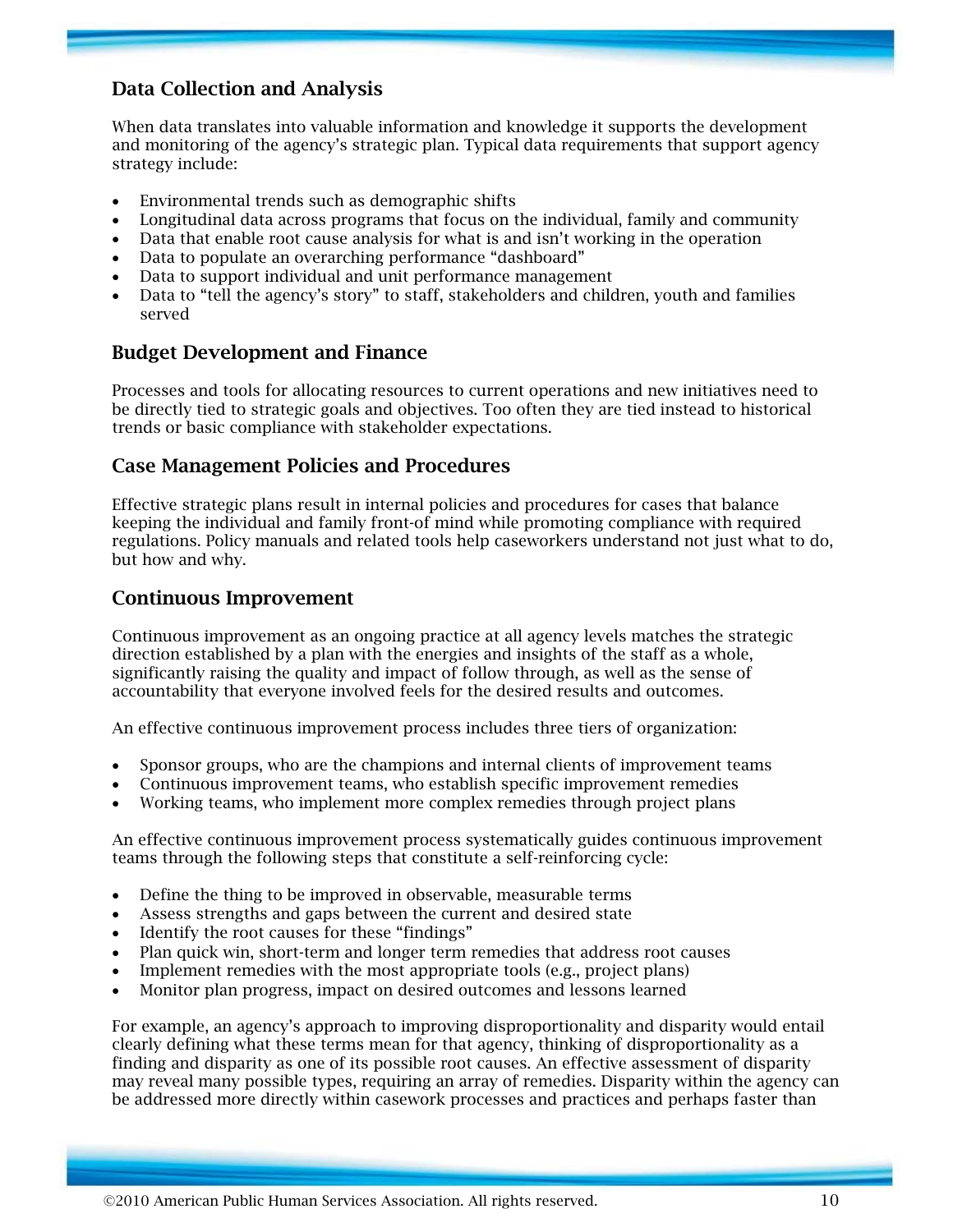disparity outside of the agency, which may require longer-term remedies focused on research, advocacy and partnerships. Applying continuous improvement strategies to this area helps avoid the traps of either denial or crusading, essential to making systematic improvements.

## **Professional Development**

Developing staff skills and experiences in alignment with strategy requires novel methods for development planning and techniques for "learning by doing." Building staff capacity for emerging strategies can be achieved through novel talent management and succession planning mechanisms.

#### **Performance Management**

Staff performance evaluations and individual development plans are most powerful when they are directly linked to the agency strategy. Strategic goals, objectives and measures at the agency-wide level should translate into department, unit and individual-specific performance goals, objectives and measures. Tennessee's public child welfare agency uses its "practice wheel" for working with children and families as the model for staff in every function and level of the agency.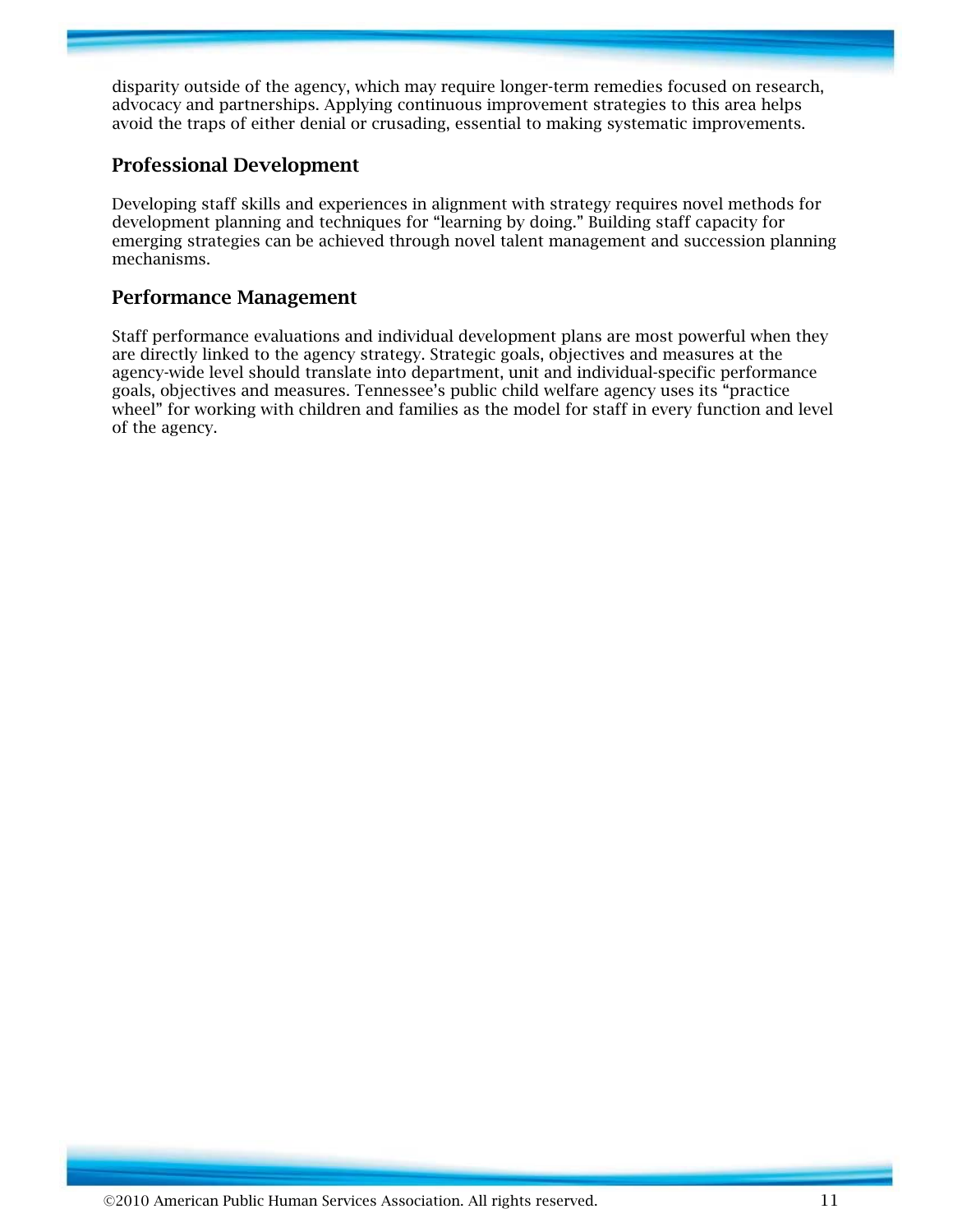# *Operations*

In order for the agency to execute the strategic plan, the following elements must be well established and realized in daily operations. These operations include: role clarity; staff understanding and buy-in; monitoring progress; monitoring system integrity; collaboration and integration; and risk management vs. managing by crisis.

# **Role Clarity**

For both developing and executing a strategic plan, many distinct roles within your agency will be required:

- The executive team is ultimately responsible for strategic planning and monitoring.
- Department and function heads are responsible for leadership platforms, culture, structure and models of practice that align to strategy.
- Middle management is responsible for key processes that support implementing strategy.
- Supervisors and front-line staff are responsible for daily performance in alignment with strategy.
- A planning role or function is useful for facilitating strategic planning and managing the plan itself and for linking strategic plans with other high-level planning efforts
- A communications role or function is useful for connecting strategic planning to all of the participants as well as to the intended audiences.
- Human Resources, Information Technology, Budget and Finance and other support functions also play critical roles since many of the remedies identified for closing gaps fall within their areas of responsibility and expertise.
- Multiple hats above are common in smaller agencies.

# **Staff Understanding and Buy-In**

The typical member of the staff has thoughtful answers to these questions, not as a set of canned, memorized responses, but as their primary way to connect their daily work to the big picture of the agency:

- What is your agency's vision and mission and how do you advance that mission in your particular role and function? How does the vision and mission make you feel?
- What are your agency's values and what specifically do you do to live by them?
- Who are your agency's main external partners/stakeholders and what do you know about them that informs your work?
- Whom do you serve, what do they want and need from you, and how does that inform your work?
- How do the leaders in your agency help you to be more strategic in your work?
- What is your agency best at doing? What does it need to improve and why? How are you all going about making improvements?
- What are your agency's strategic goals, objectives and main initiatives? What part do you play in advancing them?
- What are your individual performance goals and objectives and how do they connect with the agency's overall ones?
- How well are you and the agency doing in achieving your goals and objectives?
- If you have any similar questions yourself, to whom do you go for answers?

There are a number of ways that an agency can help front-line staff understand and buy into the agency's strategy, including:

- Involving staff and others in the strategic planning process itself
- Familiarizing newly hired staff with the agency's plan as part of new staff orientation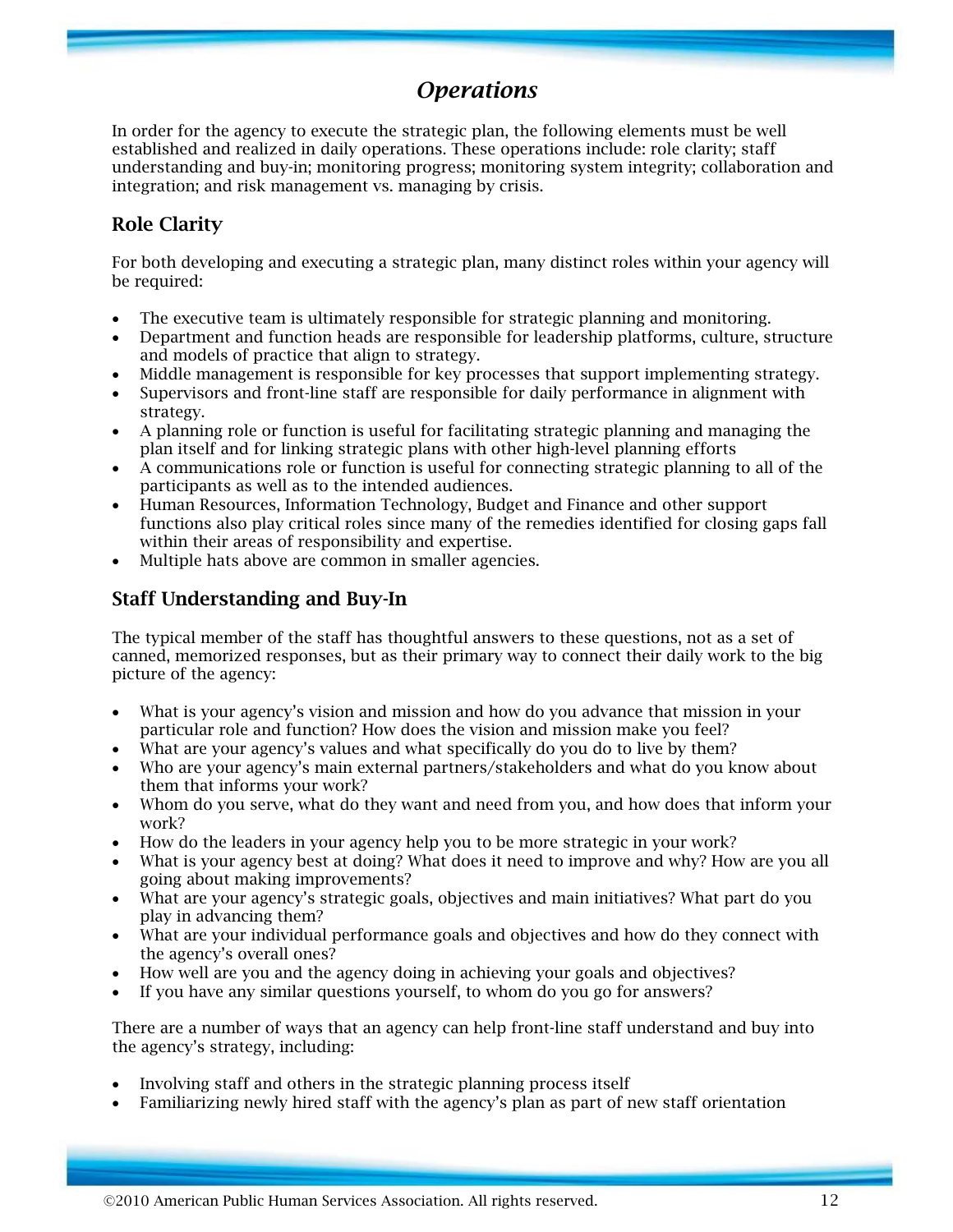- Improving how leadership talks about, aligns their units to and models elements of the Strategic Plan, reinforced within succession planning and leadership development programs
- Establishing a two-way dialogue with staff regarding strategic progress, impact and lessons learned, through town hall meetings, on the intranet and through other internal communication mechanisms
- Celebrate success stories and staff achievements that tie directly to the Strategic Plan
- Link strategic goals, objectives, initiatives and measures to the front-line through the agency's performance management and staff development systems
- Periodically survey or hold focus groups with staff regarding these or similar questions and use the results to guide ongoing communication and supervision efforts

## **Monitoring Progress**

Monitoring is an essential way to maintain energy and focus for what really matters in an agency and to manage knowledge and lessons learned across departments and functions, up and down hierarchical levels and with external partners. Monitoring is what enables strategies to continuously improve and, at times, sets the stage for breakthrough innovations. Characteristics of effective monitoring include:

- Regularly scheduled, participative "happenings" that invite stakeholders, partners and persons served by the agency to get involved
- Two-way dialogues that focus on problem-solving versus judgment
- Presenting is informal, candid and shared among many participants
- Methods of presenting information are flexible, provided data and materials address plan progress, impact on goals and outcomes, lessons learned and adjustments to consider making

Monitoring how well an agency's strategy is working often falls into one of these ineffective modes, which should be avoided:

- Compliance-based, with a focus on checking boxes and moving on
- An "inquisition" by senior managers, ripe with performance anxiety
- A dog-and-pony show, with praise mainly for one's presentation skills
- An exercise in form-over-substance, often true of canned approaches
- Regularly postponed, cancelled or otherwise put on the back-burner

# **Monitoring System Integrity**

Mechanisms must also include ways for persons served by the agency or front-line staff to alert agency leadership when they experience or observe actions by agency staff or private providers that are contrary to the agency's mission and values. For example, providing direct access to an agency ombudsperson or executive when someone sees or experiences abuse or coercion by a caseworker, supervisor, or private provider is critical to protecting the agency's integrity and trustworthiness.

#### **Collaboration and Integration**

Strategic planning, key process development and continuous improvement thrive best when they are cross-program and cross-system work. For example, services integration requires that certain strategic initiatives be developed and implemented by a number of departments alongside public child welfare. Some strategic initiatives with the greatest impact on child and family outcomes might be collaboratively developed and implemented at the local, state, tribal and federal levels simultaneously. Finally, an agency's strategic plan should be directly linked to other important planning efforts—such as its Performance Improvement Plans or reform plans—through a central planning and coordinating function.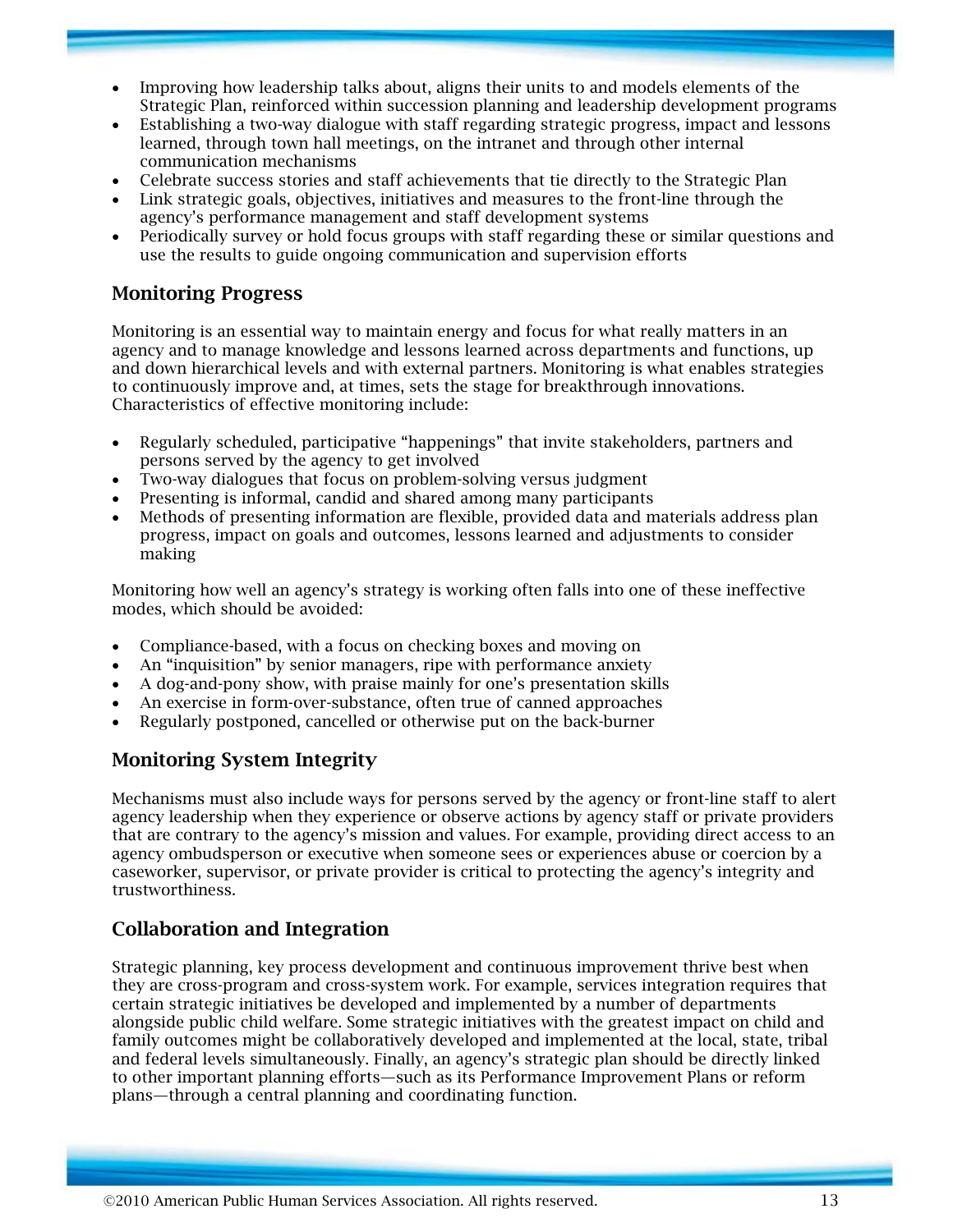## **Risk Management vs. Managing by Crisis**

By its very nature, public child welfare work includes responding to legitimate and, at times, severe crises being experienced by children, youth, families and communities. However, some agencies are consumed by the crisis of the day and therefore don't have time to develop or remain engaged in their unfolding strategic initiatives. Other agencies respond well to crises but the related stress on time and emotions take a toll on the organization's climate. In developing a strategic plan, environmental scans and an analysis of who is served should lead to significant reflection about how an agency manages crises, towards establishing practices and protocols for crisis prevention, early risk detection (such as a "hot line" for children, youth and families served or staff to report abuse and coercion) and systematic crisis response. This "risk management" effort will, over time, help an agency respond to risks and crises in a way that models what it wants the children, youth and families it serves to learn and practice: crises should be prevented if possible and responded to thoughtfully and constructively if not.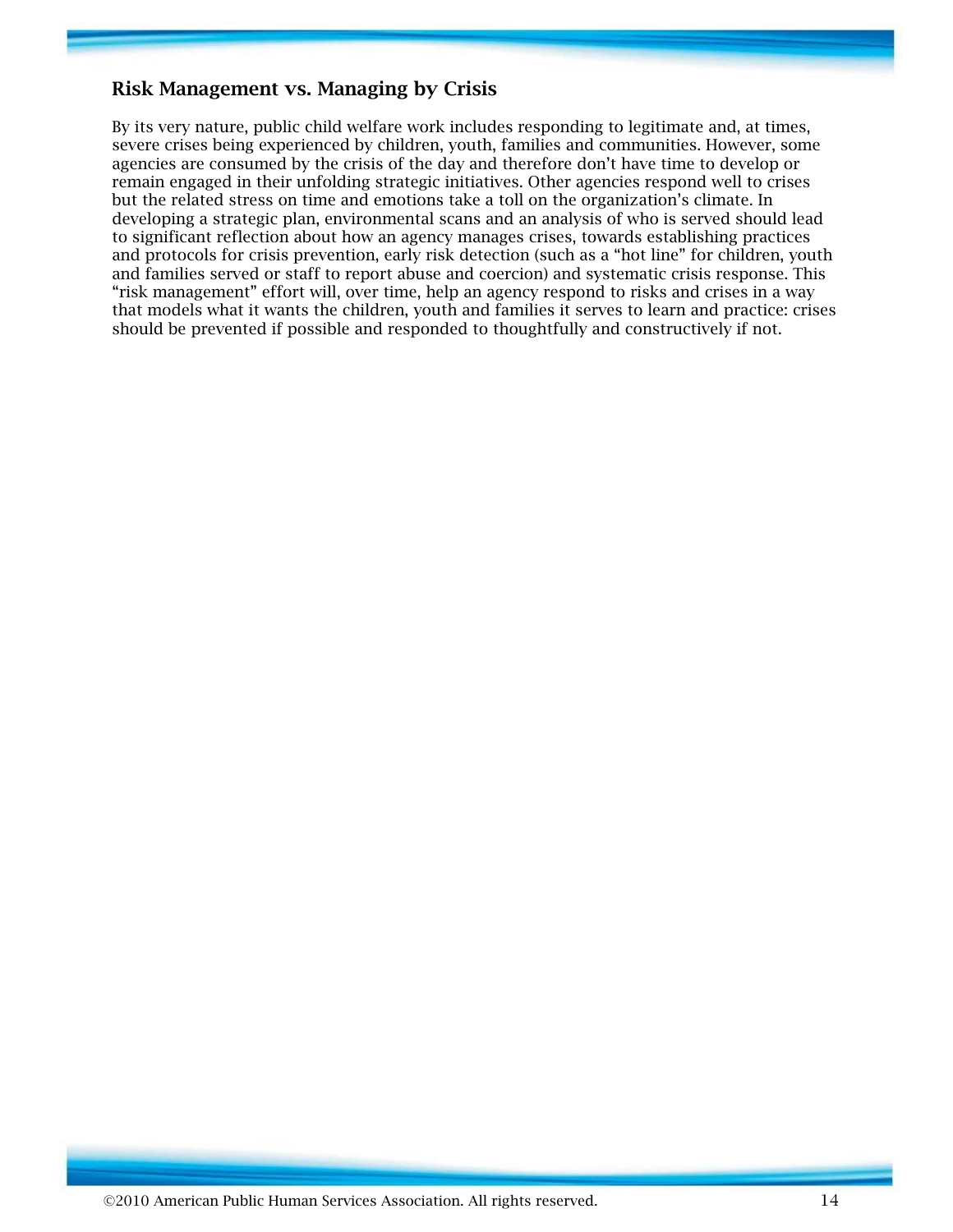# *Implementation*

In order to "go from here to there," an agency must establish and implement an effective approach to strategy. An agency should consider participation and input from stakeholders, the strategic planning cycle, other planning within the agency, effective facilitation, the competencies of staff and how to overcome obstacles.

#### **Participation and Input**

As opposed to the "war room" or executive retreat method, an agency's strategic planning efforts should invite input and direct participation from all levels of the agency, those being served and a range of partners and stakeholders. In reviewing the Strategic Plan**,** questions to consider are: (1) who has the expertise to best answer these questions; and (2) who needs to buy into these answers. This will guide agency decision-makers as far as who to involve in strategic planning activities.

Openly testing and refining a draft of a strategic plan in a highly inclusive way is an effective means to generate understanding and buy-in prior to any implementation of changes. Moreover, this level of involvement helps to groom future managers and executives, as more and more staff will be familiar with the work of the roles above them in the hierarchy and better connecting the perspective of those roles to their current work.

## **Strategic Planning Cycle**

Many agencies develop and update their written strategic plans annually, in synch with their annual budgeting cycle and this is sensible timing for the purpose of securing needed resources. But to get the full value out of strategic planning as a participative activity, designed to drive continuous improvement and innovation throughout the agency and within its environment, months should be scheduled for its development and revisions to be completed. In a highly developed agency, a plan might be updated as needed with lessons learned from related monitoring activities, making it a "living" document. And these plans should contain multi-year goals, objectives and initiatives, not just those that impact the current year's budgets.

#### **Other Agency Planning**

To implement and support the agency's strategic plan, a number of other high-level agency plans should be put in place concurrently:

- Budget and Finance
- Administrative Practices
- Information Management
- Workforce (e.g., staff development, staffing)
- Communication (both internal and external)

As described above, department and function-specific work and capacity plans would also follow directly from the agency-wide strategic plan. While their primary development would likely occur in the final quarter of each fiscal year, these are also "living" documents based on the evolving agency strategy and lessons learned from monitoring activities.

#### **Facilitation**

Strategic plan development and related planning can be a highly innovative and an enriching developmental experience in and of itself. The facilitation of participative working sessions that result in such an experience should be highly customized and dynamic, allowing for safe,